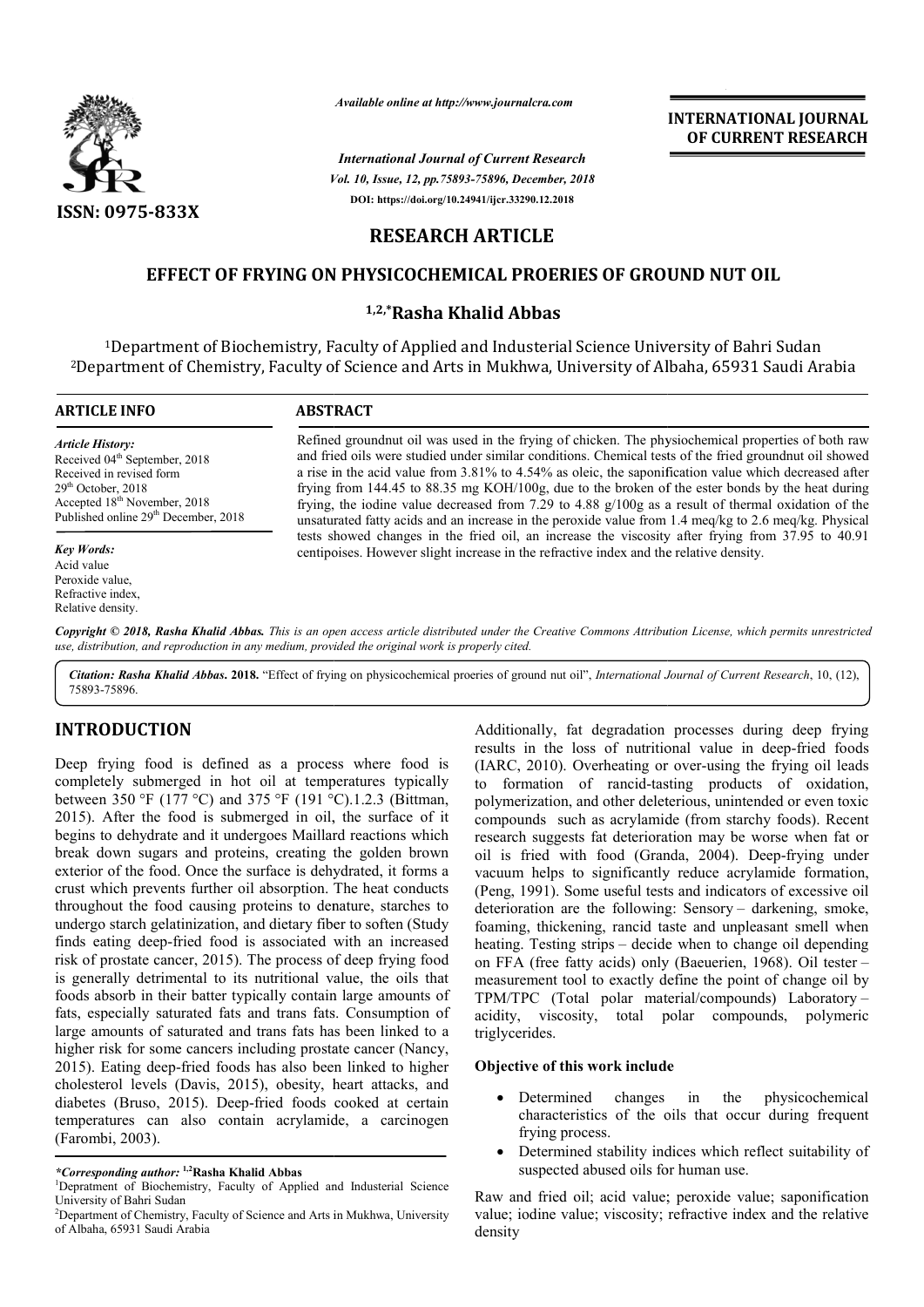# **MATERIALS AND METHODS**

## **Experiment**

The experiment was executed at Faculty of Agriculture Department of food technology Khartoum University Sudan. Refined groundnut oil was purchased from the local market some are used in the frying experiment of chicken.

### **Chemical characters of the oil**

### **Acid value**

The acid value was determined according to the method described in British Standard Institute Methods (British standards Institute Methods, 1958). Ten gram of oil were dissolved in 50 ml of the solvent and titrated against 0.1N sodium hydroxide with continuous shaking using phenolphthalein as indicator until pink color which persists for 15 seconds was obtained.

The acid value was calculated as follows:

Acid value (% oleic acid) =  $56.1 \times N \times V \setminus W$ 

Where:

V: Volume (ml) of sodium hydroxide N: Normality of sodium hydroxide W:Weight of sample (g)

## **Saponification value**

The saponification value was estimated according to method described in the British Standard Institute Methods [11] Two gram of oil were weighed in 200 ml conical flask. Twenty five ml of 0.5N potassium hydroxide were added. The mixture was refluxed in a water bath for one hour with continuous shaking. Excess hot alkali was then titrated against hydrochloric acid. A blank test was carried out using the same procedure without oil.

Saponification value =  $(v2-v1) \times N \times 56.1/W$ 

#### Where:

- V1: Volume (ml) of hydrochloric acid used in the sample
- V2: Volume (ml) of hydrochloric acid used in the blank
- W: Weight of sample (g)
- N: Normal of hydrochloric acid.

## **Iodine value**

The iodine value was estimated according to pearson (Pearson, 1970), method. One gram of oil was accurately weighed and placed in a dry bottle. Twenty ml of carbon tetrachloride from a dry measuring cylinder was used to dissolve the oil. The content was mixed and exactly 25 ml of wijs solution from a pipette was added. And allowed to stand in dark for 30 minutes. Twenty ml of 0.1N potassium iodide solution was added. The solution was swirled and titrated carefully with 0.1N sodium thiosulphate solution. with continuous shaking . Two ml of starch solution was added and the titration was continued. until the end point was reached when the blue color disappeared:

# Iodine value =  $(B - A) \times 12.69 \times N/W$

Where:

B: Volume (ml) of 0.1N sodium thiosulphate used in blank

A: Volume (ml) of 0.1N sodium thiosulphate used in blank

W: Weight of oil in (g)

### **Peroxide value**

The peroxide value (PV) of the oil was determined according to wail *et*  $a^{[13]}$ *method.* Five gram of the sample was dissolved in 30 ml of the mix solvent and then shaken to dissolve the sample. Point five ml of saturated potassium iodide was added then shaken for exactly 1minute. Thirty ml of distilled water was added and 5ml of starch solution (2%) was added and the titration was continued with vigorous shaking until the blue color disappeared. The content was swirled and titrated with 0.1N standard sodium thiosulphate with continuous shaking until a yellow colour was almost discharged. The same operation was carried out under the same condition but without the sample is called the blank.

Peroxide value of the sample= 1000(V1-V2)×N/W

#### Where;

V1 ; reading of the oil (ml). V2 ; reading of the blank (ml). W ; original weight of the sample in (g). N ; normality of sodium thiosulphate.

## **Physical characters of the oil**

#### **Refractive index**

The refractive index of oils was determined by the Abbe 60 Refract meter as described by wail et al. (1995) method. After calibration of the instrument, few drops of the oil Were placed between the prisms of the refract meter in such a way that the space between the prisms was completely filled. The oil was then allowed to assume the temperature of the prisms 32=2C. the refractive index was then read.

### **Relative density**

The relative density was determined according to British standard institute Methods (ritish standards Institute Methods, 1958) method. The relative density of the liquid (specific gravity) is the weight of a given volume of the liquid at the specified temperature, compared with the weight of an equal volume of water at the same temperature. All weighing being taken in air.

### **Viscosity**

The viscosity of the oil samples was determined by using Ostwald-U- tube viscometer according to cocks and Van Bade (Cocks, 1966) method. the instrument was filled with the oil under test exactly to the mark at the top of the lower reservoir , by means of a pipette inserted into the sidearm, so that tube wall above the mark was not wetted. The oil was allowed to attain the temperature of the both 23C. By means of suction on the respective arm of the tube. The oil moved into the other arm, so that the meniscus was one cm above the mark at the top of the upper reservoir. The oil was then allowed to flow freely through the tube and the time required for the meniscus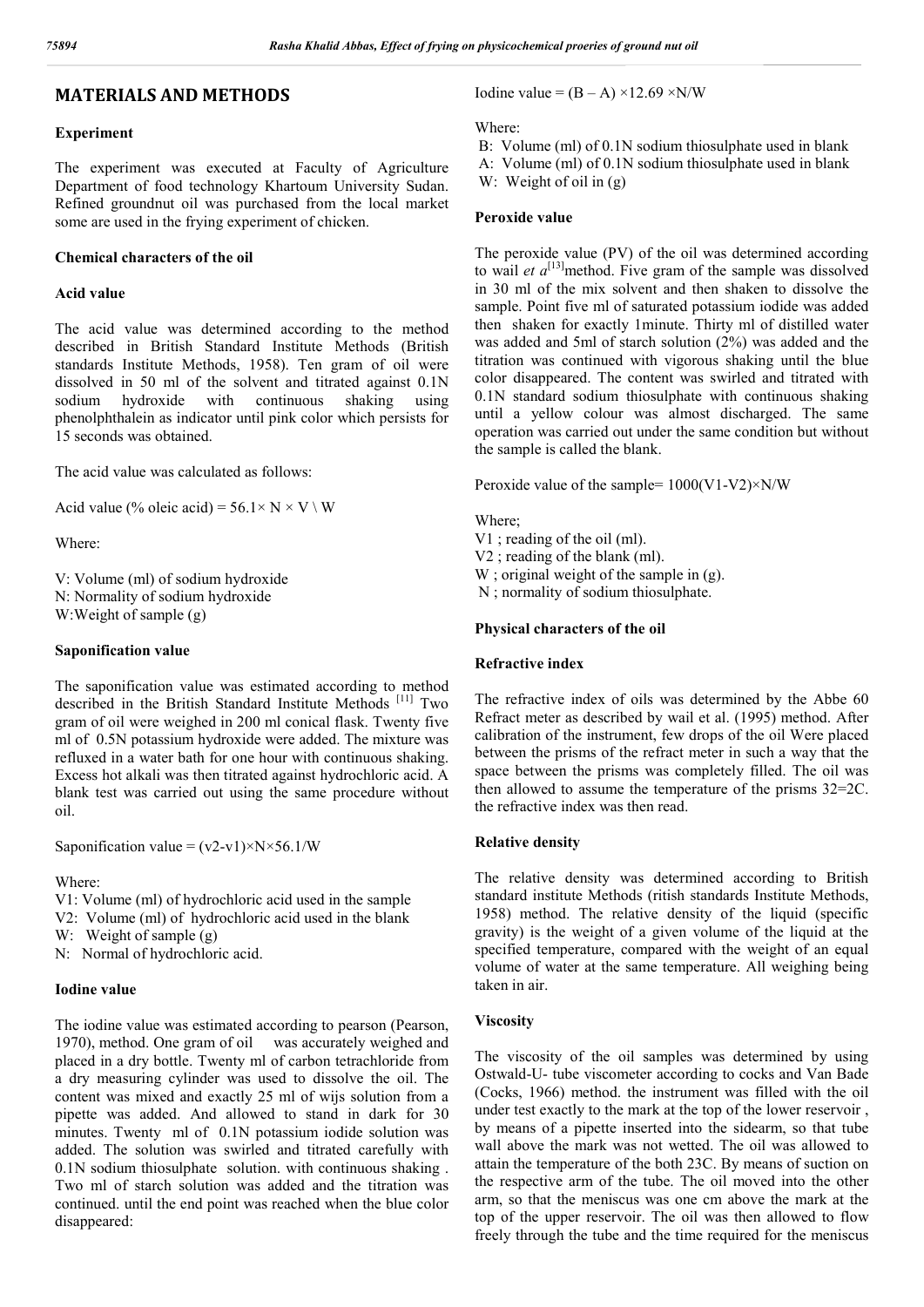to pass from the mark above the upper reservoir to that at the bottom of the upper reservoir was recorded.

## **Calculations:**

Relative viscosity of the oil =  $T-T0/T0$ 

Where: T: flow time of the oil (sec) T0:flow time of the distilled water (sec).

# **RESULTS AND DISCUSSION**

Several reports of deep fat frying oils have shed light on undesirable constituents produced on repeated use that pose health hazards. Table 1 show the chemical properties of the raw and fried oil, such as, the acid value, of the raw sample was found to be 3.81 and increased in the fried oil to 4.54, this result agree with the previous study found that increase the acid value in fried oil as the result of the development of free fatty acids in oil is usually considered to be one of the main parameters to use in evaluating the quality of oil .especially in the state of storage and heat. Since water is introduced to the system by the fried food then the higher acid value is indicative to a higher hydrolytic tendency of the oil (Sonia, 1983).

**Table 1. The chemical properties of the raw and fried oil**

| Chemical properties  | Raw groundnut oil | Fried ground nut oil |
|----------------------|-------------------|----------------------|
| Acid value           | 3.81              | 4.54                 |
| Saponification value | 144.45            | 88.35                |
| Iodine value         | 7.29              | 4.88                 |
| Peroxide value       | 14                | 2.6                  |

**Table 2. The physical properties of the raw and fried oil**

| Physical properties | Raw groundnut oil | Fried ground nut oil |
|---------------------|-------------------|----------------------|
| Refractive index    | 1.47              | 1.55                 |
| Relative density    | 0.91              | 0.95                 |
| Viscosity           | 37.96             | 40.92                |

The increase in acid value in the fried sample is expected in reference to the raw sample as put an increased rate of formation of acid is undesirable (Farombi, 2003). Also showed that in the raw sample had high saponification value compared to the fried one. the saponification value of the raw oil was 144.45 and after frying this greatly decreased to 88.35 mgKOH/100g, the ester bonds may be broken by the heat during frying which results in a low saponification value, this result agree with the previous study found that the saponification value indicate the presence of greater number of ester bonds (Denniston, 2004). The iodine value indicated that the fried oil has low iodine value  $(4.88 \text{ g}/100 \text{g})$  than the raw one (7.29g 100g). and this is similar to the study reported that the iodine of cottonseed oil and groundnut oil decreased when the oil is subjected to heat. it is well known that the iodine value decrease progressively with frying globally attributed to the consumption of the double bonds primarily by both oxidation and polymerization reactions the high iodine value denotes high degree of instauration of the oil caused by the  $\text{extend of oxidation and heat treatment}$ <sup>[18]</sup>. The peroxide value of raw groundnut oil was 1.4 and increased to 2.6 meq/100g with frying which is similar to previous study found that, exposure of the oil to light and heat caused significant increase in the peroxide value of oil and fat (Arya, 1969), Although the

peroxides are possibly not directly responsible for the taste and odor of rancid fats. Their concentration as represented by the peroxide value is often useful for assessing the extent to which spoilage has advanced (pearson, 1970). The peroxide value of oil is not always a reliable indication of the degree of oil oxidation. Because the high oxidized oil may have low peroxide value if the peroxides formed have been decomposed l (Arya, 1969).

In Table 2 show the physical properties, there was an increase in the refractive index of the groundnut oil due to its subjection to frying from 1.47 to 1.55 it is one of the most rapid and sensitive method available used for the determination of identity purity and as control for changes in fats and oils during processes and storages. the relative density of raw groundnut oil was 0.91 g/ml and increased with frying to 0.95 g/ml. After frying it was observed that the relative density was slightly increased due to heating, a slight increase in viscosity of groundnut oil with frying from 37.96 to 40.92. Viscosity can be relied on an important parameter in the overall assessment of the quality of edible oil.

## **Conclusion**

This work comes to conclude that repeated frying of oil highly affect the physicochemical properties of the oil and so health. I recommended further studies for it.

### **Acknowledgment**

The authors would like to express their deepest thanks to the laboratories of Food technology and Biochemistry Faculty of Agriculture, Khartoum University, Sudan for their help in analyzing the samples.

# **REFERENCES**

- Study finds eating deep-fried food is associated with an increased risk of prostate cancer". fredhutch.org. Retrieved 19 May 2015.
- Alim, H. and Morton, I.D. 1978. Deep fat frying oil and absorption by fried product. *J. Sci. Food Agric.,* 25:1041. Analytical and Bio analytical Chemistry (Springer) 405 (18): 6117–6129. doi:10.1007/s00216-013-7004-0. ISSN 1618-2650. PMID 23657457.
- Arya, S.S., Ramanujam, S. and Vijayara Pharan, P.K. 91969). Refractive index as amounts of gauging the development of oxidative rancidity in fats and oils. *J. Am. Oil Chem. Soc.,* 46(28):30.
- Baeuerien, R., Bordy, I.I. and Erickson, D. 1968. Quality control of the Frying fat. Bakers Digest, 42:51.
- Bittman, Mark (21 October 2013). "Deep Fried and Good for You". The New York Times. Retrieved 22 May 2015.
- British standards Institute Methods 1958. Analysis of oils and facts.
- Bruso, Jessica. "Are Deep-Fried Foods Harmful to the Health?". livestrong.com. The Livestrong Foundation. Retrieved 19 May 2015.
- Cocks, L.U.and Van Rede. 1966. Laboratory Handbook for oil and fat analysis. Academic press. Inc. Ltd. London, New York.
- Davis, Robert. "Health Risks of Fried Foods May Be Overblown". Time. Retrieved 19 May 2015.